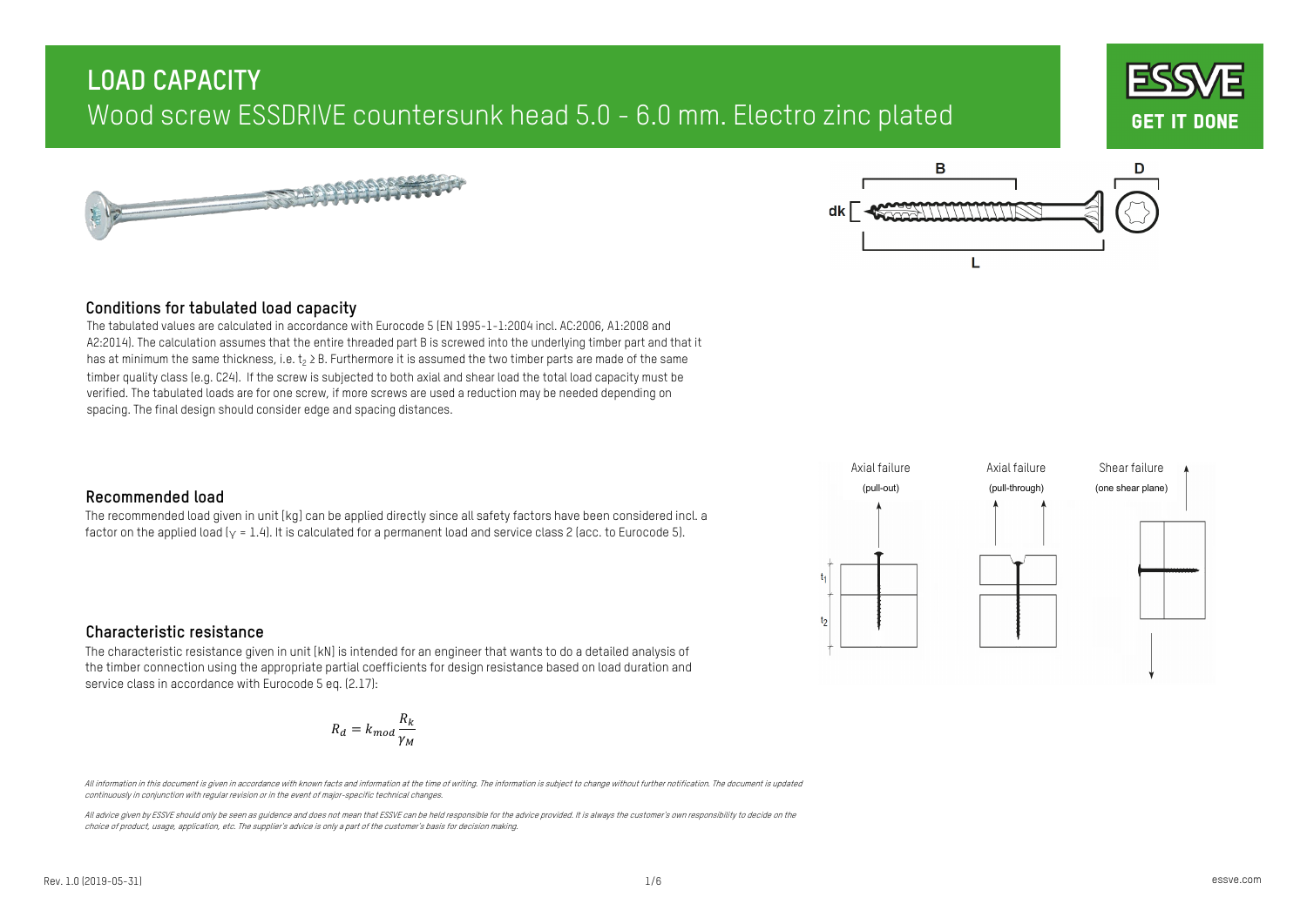





#### **Recommended load**

Intended for craftsmen

| Art. No. | CE-marking<br>EN 14592 | <b>Dimension</b><br>$dk \times L$<br>[mm] | Thread length<br>B<br>[mm] | Inner thread<br>diameter<br>$d_1$<br>[mm] | Head diameter<br>$\mathsf{D}$<br>[mm] | Timber tickness<br>at screw head<br>$t_{1}$<br>[mm] | Timber tickness<br>at screw tip<br>t <sub>2</sub><br>[mm] |     | Axial direction<br>(pull-out/-through)<br>$F_{ax,rec}$<br>[kg] |     | Shear direction<br>(one shear plane)<br>$F_{v,rec}$<br>$[kg] % \begin{center} % \includegraphics[width=\linewidth]{imagesSupplemental/Imetad-Architecture.png} % \end{center} % \caption { % \textit{DefNet} of the \textit{DefNet} (MSE) and the \textit{DefNet} (MSE) and the \textit{DefNet} (MSE) and the \textit{DefNet} (MSE) and the \textit{DefNet} (MSE) and the \textit{DefNet} (MSE) and the \textit{DefNet} (MSE) and the \textit{DefNet} (MSE) and the \textit{DefNet} (MSE) and the \textit{DefNet} (MSE) and the \textit{DefNet} (MSE) and the \textit{DefNet} (MSE) and the \textit{DefNet} (MSE) and the$ |
|----------|------------------------|-------------------------------------------|----------------------------|-------------------------------------------|---------------------------------------|-----------------------------------------------------|-----------------------------------------------------------|-----|----------------------------------------------------------------|-----|----------------------------------------------------------------------------------------------------------------------------------------------------------------------------------------------------------------------------------------------------------------------------------------------------------------------------------------------------------------------------------------------------------------------------------------------------------------------------------------------------------------------------------------------------------------------------------------------------------------------------|
|          |                        |                                           |                            |                                           |                                       |                                                     |                                                           | C14 | C24                                                            | C14 | C <sub>24</sub>                                                                                                                                                                                                                                                                                                                                                                                                                                                                                                                                                                                                            |
| 136 156  | $\sqrt{ }$             | $5.0 \times 25$                           | 20                         | 3.0                                       | 10                                    | 5                                                   | 20                                                        | 50  | 55                                                             | 5   | 10                                                                                                                                                                                                                                                                                                                                                                                                                                                                                                                                                                                                                         |
| 136 125  | $\sqrt{ }$             | $5.0 \times 30$                           | 20                         | 3.0                                       | $10\,$                                | $10\,$                                              | 20                                                        | 50  | 55                                                             | 15  | 20                                                                                                                                                                                                                                                                                                                                                                                                                                                                                                                                                                                                                         |
| 136 157  | $\checkmark$           | $5.0 \times 35$                           | 24                         | 3.0                                       | 10                                    | 11                                                  | 24                                                        | 60  | 65                                                             | 20  | 20                                                                                                                                                                                                                                                                                                                                                                                                                                                                                                                                                                                                                         |
| 136 126  | $\checkmark$           | $5.0\times40$                             | 24                         | 3.0                                       | 10                                    | 16                                                  | 24                                                        | 60  | 65                                                             | 25  | 35                                                                                                                                                                                                                                                                                                                                                                                                                                                                                                                                                                                                                         |
| 136 127  | $\sqrt{ }$             | $5.0 \times 50$                           | 30                         | 3.0                                       | 10                                    | 20                                                  | 30                                                        | 60  | 70                                                             | 30  | 35                                                                                                                                                                                                                                                                                                                                                                                                                                                                                                                                                                                                                         |
| 136 128  | $\sqrt{ }$             | $5.0 \times 60$                           | 36                         | 3.0                                       | 10                                    | 24                                                  | 36                                                        | 60  | 70                                                             | 35  | 40                                                                                                                                                                                                                                                                                                                                                                                                                                                                                                                                                                                                                         |
| 136 129  | $\checkmark$           | $5.0 \times 70$                           | 42                         | 3.0                                       | 10                                    | 28                                                  | 42                                                        | 60  | 70                                                             | 35  | 40                                                                                                                                                                                                                                                                                                                                                                                                                                                                                                                                                                                                                         |
| 136 130  | $\sqrt{ }$             | $5.0 \times 80$                           | 42                         | 3.0                                       | 10                                    | 38                                                  | 42                                                        | 60  | 70                                                             | 40  | 45                                                                                                                                                                                                                                                                                                                                                                                                                                                                                                                                                                                                                         |
| 136 131  | $\checkmark$           | $5.0 \times 90$                           | 42                         | 3.0                                       | 10                                    | 48                                                  | 42                                                        | 60  | 70                                                             | 40  | 45                                                                                                                                                                                                                                                                                                                                                                                                                                                                                                                                                                                                                         |
| 136 132  | $\sqrt{ }$             | $5.0 \times 100$                          | 52                         | 3.0                                       | 10                                    | 48                                                  | 52                                                        | 60  | 70                                                             | 40  | 45                                                                                                                                                                                                                                                                                                                                                                                                                                                                                                                                                                                                                         |
| 136 133  | $\checkmark$           | $5.0 \times 120$                          | 62                         | 3.0                                       | $10\,$                                | 58                                                  | 62                                                        | 60  | 70                                                             | 40  | 45                                                                                                                                                                                                                                                                                                                                                                                                                                                                                                                                                                                                                         |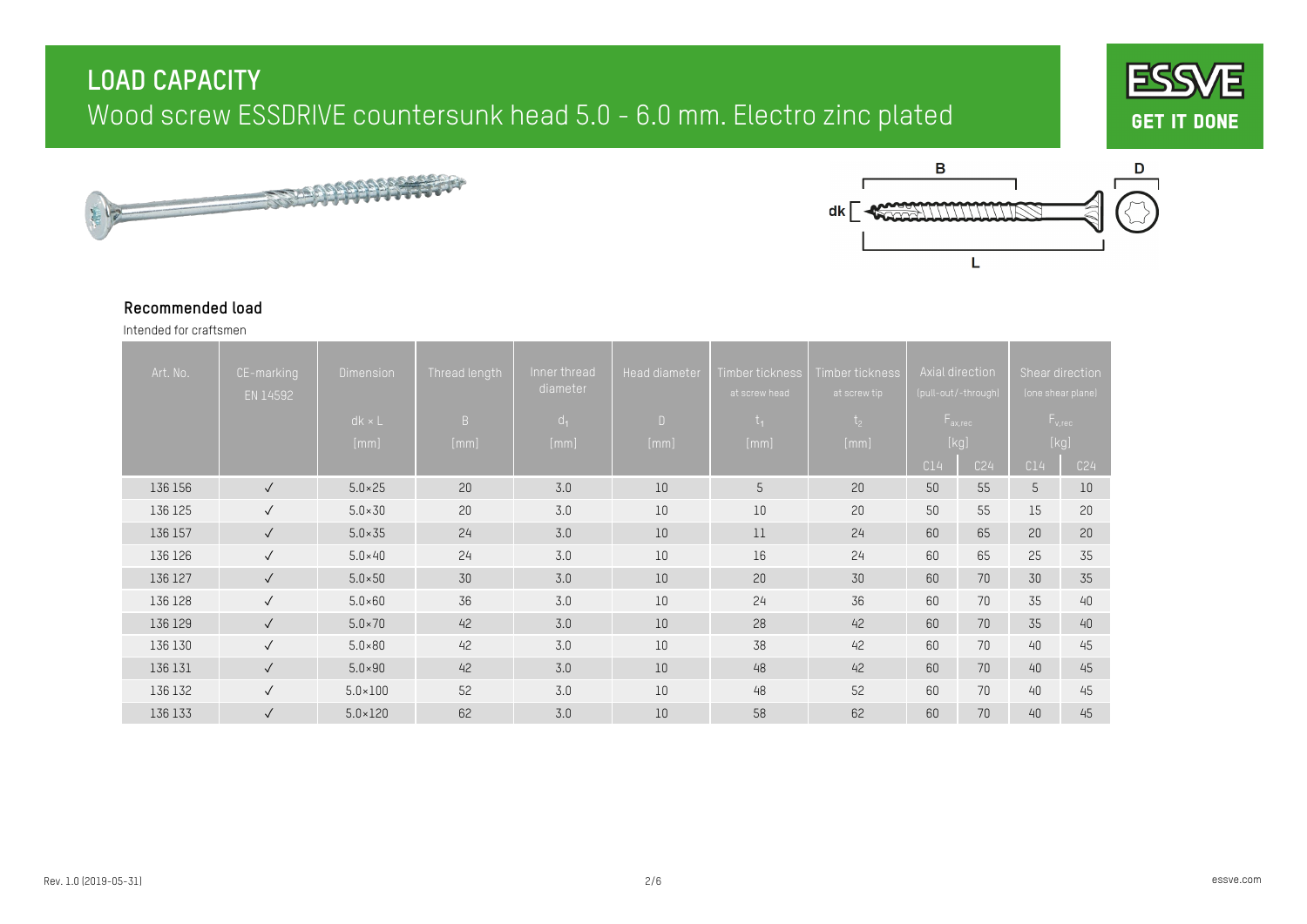





#### **Recommended load**

Intended for craftsmen

| Art. No. | CE-marking<br>EN 14592 | <b>Dimension</b> | Thread length | Inner thread<br>diameter | <b>Head diameter</b> | Timber tickness<br>at screw head | Timber tickness<br>at screw tip |     | Axial direction,<br>(pull-out/-through) | Shear direction | (one shear plane) |
|----------|------------------------|------------------|---------------|--------------------------|----------------------|----------------------------------|---------------------------------|-----|-----------------------------------------|-----------------|-------------------|
|          |                        | $dk \times L$    | B             | $d_1$                    | $\Box$               | $t_{1}$                          | t <sub>2</sub>                  |     | $F_{ax,rec}$                            |                 | $F_{v,rec}$       |
|          |                        | [mm]             | [mm]          | [mm]                     | [mm]                 | [mm]                             | [mm]                            |     | [kg]                                    |                 | [kg]              |
|          |                        |                  |               |                          |                      |                                  |                                 | C14 | C24                                     | C14             | C <sub>24</sub>   |
| 136 159  | $\checkmark$           | $6.0\times40$    | 24            | 3.6                      | 12                   | 16                               | 24                              | 60  | 75                                      | 30              | 40                |
| 136 140  | $\checkmark$           | $6.0 \times 50$  | 30            | 3.6                      | 12                   | 20                               | 30                              | 80  | 90                                      | 40              | 50                |
| 136 141  | $\checkmark$           | $6.0 \times 60$  | 36            | 3.6                      | 12                   | 24                               | 36                              | 90  | 105                                     | 45              | 55                |
| 136 142  | $\sqrt{ }$             | $6.0 \times 70$  | 42            | 3.6                      | 12                   | 28                               | 42                              | 90  | 105                                     | 50              | 60                |
| 136 143  | $\checkmark$           | $6.0 \times 80$  | 42            | 3.6                      | 12                   | 38                               | 42                              | 90  | 105                                     | 55              | 65                |
| 136 160  | $\checkmark$           | $6.0 \times 90$  | 42            | 3.6                      | 12                   | 48                               | 42                              | 90  | 105                                     | 60              | 70                |
| 136 144  | $\checkmark$           | $6.0 \times 100$ | 52            | 3.6                      | 12                   | 48                               | 52                              | 90  | 105                                     | 60              | 70                |
| 136 145  | $\checkmark$           | $6.0 \times 110$ | 62            | 3.6                      | 12                   | 48                               | 62                              | 90  | 105                                     | 60              | 70                |
| 136 146  | $\sqrt{}$              | $6.0 \times 120$ | 72            | 3.6                      | 12                   | 48                               | 72                              | 90  | 105                                     | 60              | $70$              |
| 136 147  | $\sqrt{ }$             | $6.0 \times 130$ | 72            | 3.6                      | 12                   | 58                               | 72                              | 90  | 105                                     | 60              | 70                |
| 136 148  | $\checkmark$           | $6.0 \times 140$ | 72            | 3.6                      | 12                   | 68                               | 72                              | 90  | 105                                     | 60              | 70                |
| 136 149  | $\checkmark$           | $6.0 \times 150$ | 72            | 3.6                      | 12                   | 78                               | 72                              | 90  | 105                                     | 60              | 70                |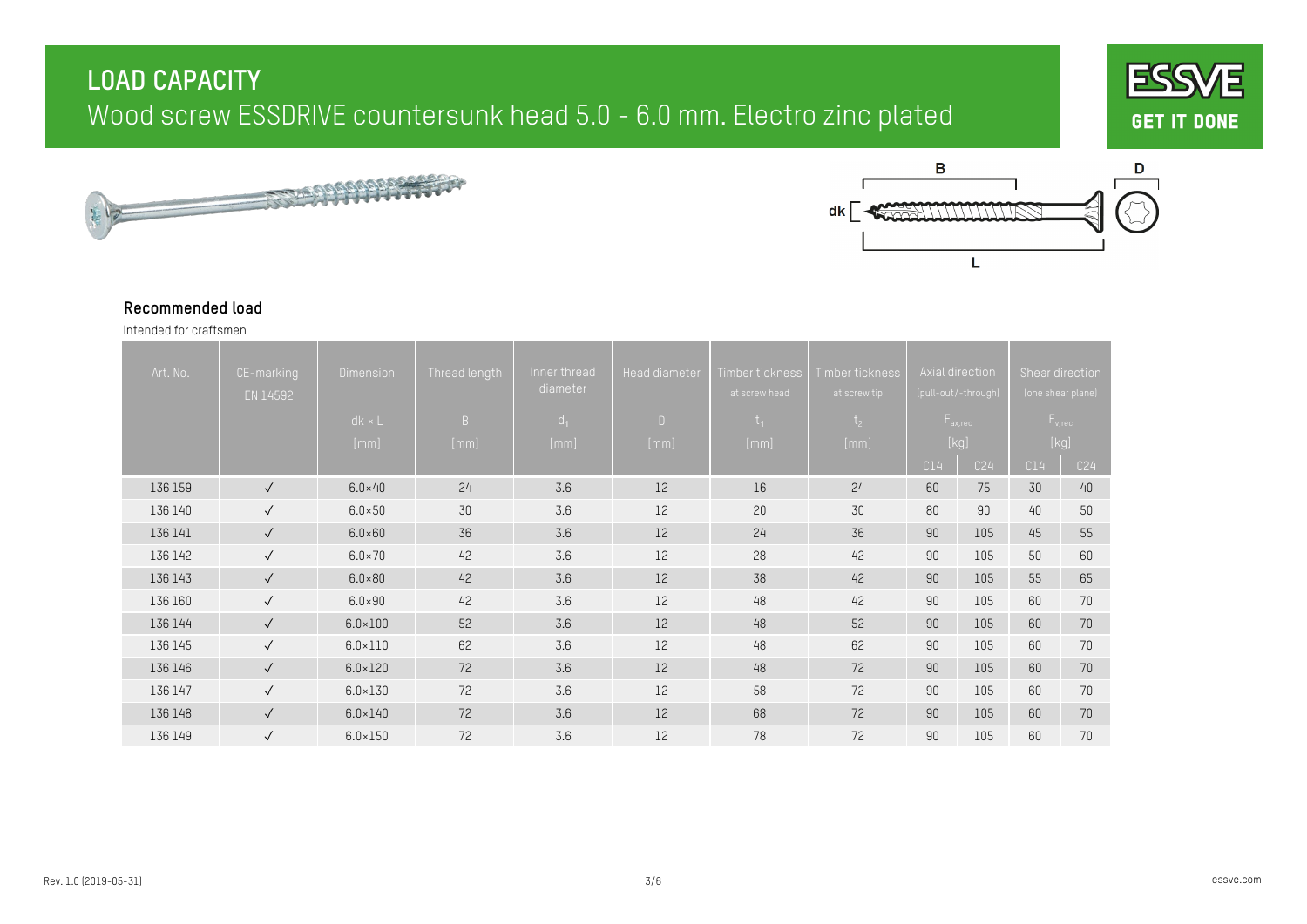





#### **Characteristic resistance**

Intended for engineers

| Art. No. | CE-marking<br>EN 14592 | <b>Dimension</b><br>$dk \times L$ | Thread length<br>B | Inner thread<br>diameter<br>$d_1$ | Head diameter<br>$\Box$ | Timber tickness<br>at screw head<br>$t_{1}$ | Timber tickness<br>at screw tip<br>t <sub>2</sub> |     | Axial direction<br>(pull-out/-through)<br>$F_{ax, Rk}$ |     | Shear direction<br>(one shear plane)<br>$F_{v, Rk}$ |
|----------|------------------------|-----------------------------------|--------------------|-----------------------------------|-------------------------|---------------------------------------------|---------------------------------------------------|-----|--------------------------------------------------------|-----|-----------------------------------------------------|
|          |                        | [mm]                              | [mm]               | [mm]                              | [mm]                    | [mm]                                        | [mm]                                              | C14 | [KN]<br>C24                                            | C14 | [KN]<br>C <sub>24</sub>                             |
| 136 156  | $\checkmark$           | $5.0 \times 25$                   | 20                 | 3.0                               | 10                      | 5                                           | 20                                                | 1.5 | 1.7                                                    | 0.3 | 0.3                                                 |
| 136 125  | $\checkmark$           | $5.0 \times 30$                   | 20                 | 3.0                               | 10                      | 10                                          | 20                                                | 1.5 | 1.7                                                    | 0.5 | 0.7                                                 |
| 136 157  | $\checkmark$           | $5.0 \times 35$                   | 24                 | 3.0                               | 10                      | 11                                          | 24                                                | 1.8 | 2.1                                                    | 0.6 | 0.7                                                 |
| 136 126  | $\checkmark$           | $5.0\times40$                     | 24                 | 3.0                               | 10                      | 16                                          | 24                                                | 1.8 | 2.1                                                    | 0.9 | 1.1                                                 |
| 136 127  | $\sqrt{ }$             | $5.0 \times 50$                   | 30                 | 3.0                               | 10                      | 20                                          | 30                                                | 1.9 | 2.2                                                    | 1.0 | 1.2                                                 |
| 136 128  | $\checkmark$           | $5.0\times60$                     | 36                 | 3.0                               | 10                      | 24                                          | 36                                                | 1.9 | 2.2                                                    | 1.1 | 1.3                                                 |
| 136 129  | $\sqrt{ }$             | $5.0 \times 70$                   | 42                 | 3.0                               | 10                      | 28                                          | 42                                                | 1.9 | 2.2                                                    | 1.1 | 1.3                                                 |
| 136 130  | $\sqrt{ }$             | $5.0 \times 80$                   | 42                 | 3.0                               | 10                      | 38                                          | 42                                                | 1.9 | 2.2                                                    | 1.2 | 1.3                                                 |
| 136 131  | $\sqrt{ }$             | $5.0 \times 90$                   | 42                 | 3.0                               | $10\,$                  | 48                                          | 42                                                | 1.9 | 2.2                                                    | 1.2 | 1.3                                                 |
| 136 132  | $\sqrt{ }$             | $5.0 \times 100$                  | 52                 | 3.0                               | 10                      | 48                                          | 52                                                | 1.9 | 2.2                                                    | 1.2 | 1.3                                                 |
| 136 133  | $\checkmark$           | $5.0 \times 120$                  | 62                 | 3.0                               | 10                      | 58                                          | 62                                                | 1.9 | 2.2                                                    | 1.2 | 1.3                                                 |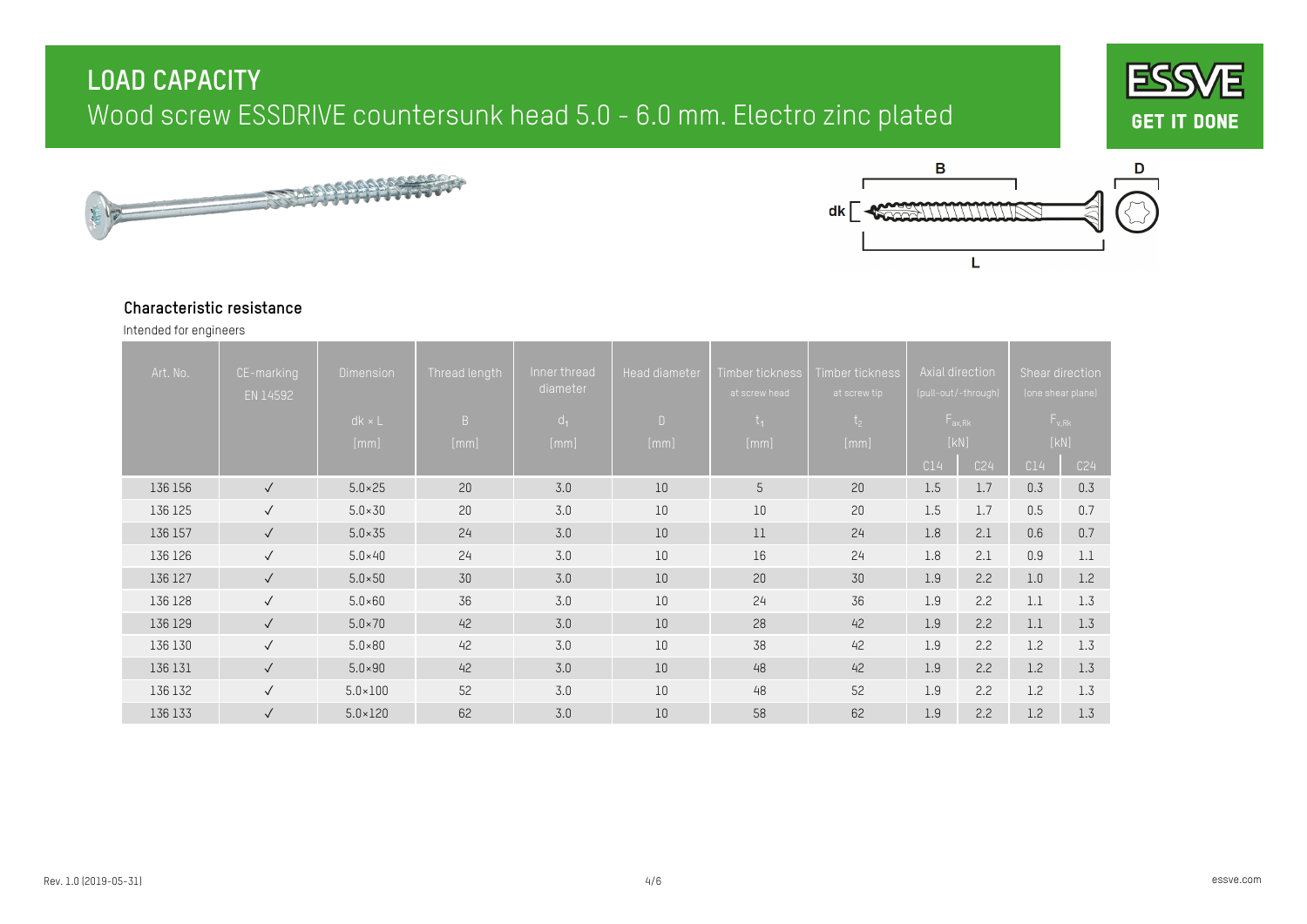





#### **Characteristic resistance**

Intended for engineers

| Art. No. | CE-marking<br>EN 14592 | <b>Dimension</b> | Thread length | Inner thread<br>diameter | <b>Head diameter</b> | Timber tickness<br>at screw head | Timber tickness<br>at screw tip |      | Axial direction<br>(pull-out/-through) |     | Shear direction<br>(one shear plane) |  |
|----------|------------------------|------------------|---------------|--------------------------|----------------------|----------------------------------|---------------------------------|------|----------------------------------------|-----|--------------------------------------|--|
|          |                        | $dk \times L$    | B             | $d_1$                    | $\Box$               | $t_{1}$                          | t <sub>2</sub>                  |      | $F_{ax, Rk}$                           |     | $F_{v, Rk}$                          |  |
|          |                        | [mm]             | [mm]          | [mm]                     | [mm]                 | [mm]                             | [mm]                            | [KN] |                                        |     | [KN]                                 |  |
|          |                        |                  |               |                          |                      |                                  |                                 | C14  | C24                                    | C14 | C <sub>24</sub>                      |  |
| 136 159  | $\checkmark$           | $6.0\times40$    | 24            | 3.6                      | 12                   | 16                               | 24                              | 1.9  | 2.2                                    | 1.0 | 1.2                                  |  |
| 136 140  | $\sqrt{ }$             | $6.0 \times 50$  | 30            | 3.6                      | 12                   | 20                               | 30                              | 2.4  | 2.8                                    | 1.2 | 1.5                                  |  |
| 136 141  | $\checkmark$           | $6.0 \times 60$  | 36            | 3.6                      | 12                   | 24                               | 36                              | 2.7  | 3.2                                    | 1.5 | 1.8                                  |  |
| 136 142  | $\sqrt{ }$             | $6.0 \times 70$  | 42            | 3.6                      | 12                   | 28                               | 42                              | 2.7  | 3.2                                    | 1.6 | 1.8                                  |  |
| 136 143  | $\checkmark$           | $6.0 \times 80$  | 42            | 3.6                      | 12                   | 38                               | 42                              | 2.7  | 3.2                                    | 1.7 | 2.0                                  |  |
| 136 160  | $\checkmark$           | $6.0 \times 90$  | 42            | 3.6                      | 12                   | 48                               | 42                              | 2.7  | 3.2                                    | 1.8 | 2.1                                  |  |
| 136 144  | $\checkmark$           | $6.0 \times 100$ | 52            | 3.6                      | 12                   | 48                               | 52                              | 2.7  | 3.2                                    | 1.9 | 2.1                                  |  |
| 136 145  | $\checkmark$           | $6.0 \times 110$ | 62            | 3.6                      | 12                   | 48                               | 62                              | 2.7  | 3.2                                    | 1.9 | 2.1                                  |  |
| 136 146  | $\checkmark$           | $6.0 \times 120$ | 72            | 3.6                      | 12                   | 48                               | 72                              | 2.7  | 3.2                                    | 1.9 | 2.1                                  |  |
| 136 147  | $\sqrt{ }$             | $6.0 \times 130$ | 72            | 3.6                      | 12                   | 58                               | 72                              | 2.7  | 3.2                                    | 1.9 | 2.1                                  |  |
| 136 148  | $\checkmark$           | $6.0 \times 140$ | 72            | 3.6                      | 12                   | 68                               | 72                              | 2.7  | 3.2                                    | 1.9 | 2.1                                  |  |
| 136 149  | $\checkmark$           | $6.0 \times 150$ | 72            | 3.6                      | 12                   | 78                               | 72                              | 2.7  | 3.2                                    | 1.9 | 2.1                                  |  |